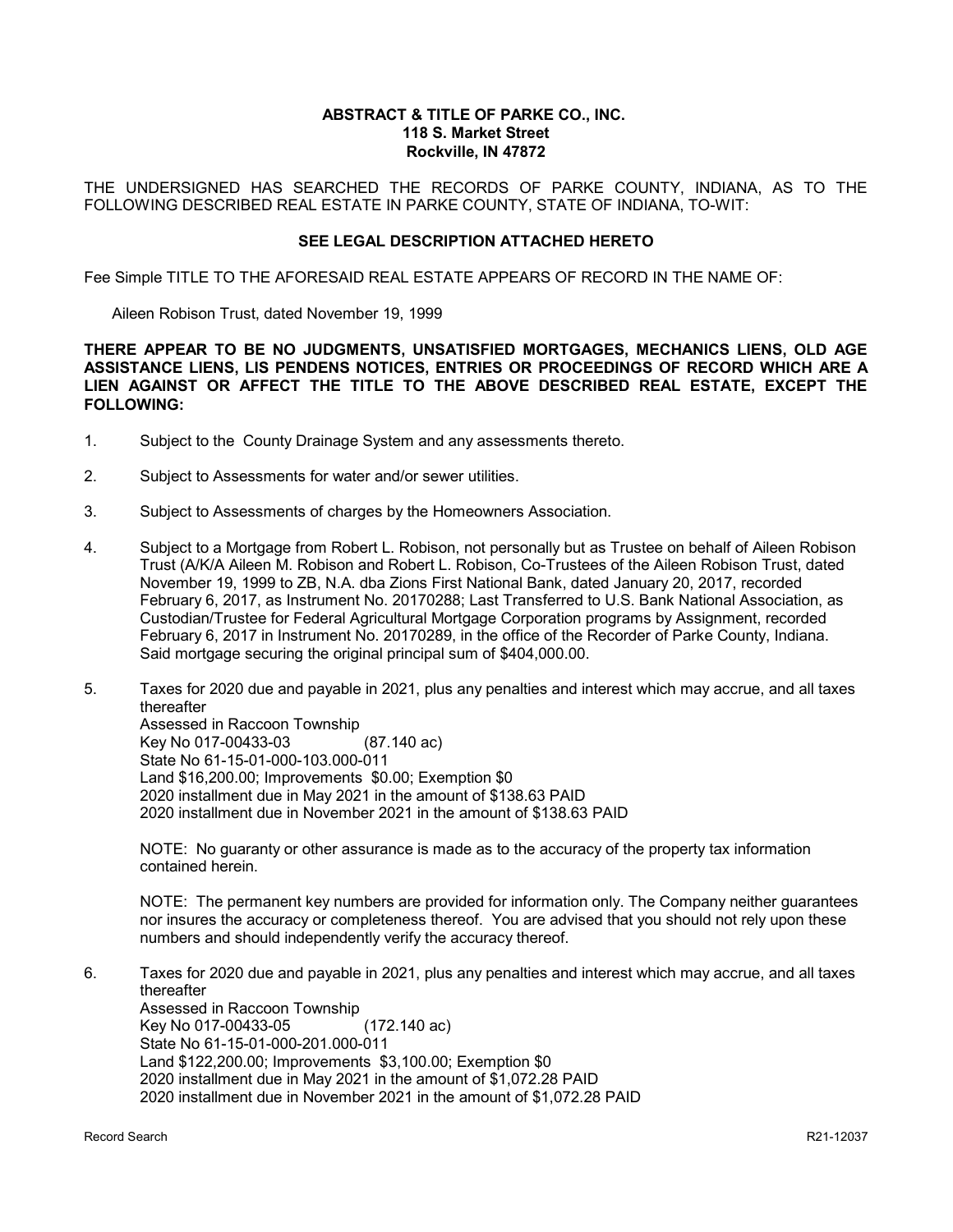NOTE: No guaranty or other assurance is made as to the accuracy of the property tax information contained herein.

NOTE: The permanent key numbers are provided for information only. The Company neither guarantees nor insures the accuracy or completeness thereof. You are advised that you should not rely upon these numbers and should independently verify the accuracy thereof.

7. Taxes for 2020 due and payable in 2021, plus any penalties and interest which may accrue, and all taxes thereafter

Assessed in Raccoon Township Key No 017-00433-02 (80 ac) State No 61-15-01-000-302.000-011 Land \$1,100.00; Improvements \$0.00; Exemption \$0 2020 installment due in May 2021 in the amount of \$9.41 PAID 2020 installment due in November 2021 in the amount of \$9.41 PAID

NOTE: No guaranty or other assurance is made as to the accuracy of the property tax information contained herein.

NOTE: The permanent key numbers are provided for information only. The Company neither guarantees nor insures the accuracy or completeness thereof. You are advised that you should not rely upon these numbers and should independently verify the accuracy thereof.

8. Taxes for 2020 due and payable in 2021, plus any penalties and interest which may accrue, and all taxes thereafter

Assessed in Raccoon Township Key No 017-00433-00 (40.710 ac) State No 61-15-01-000-405.000-011 Land \$6,400.00; Improvements \$0.00; Exemption \$0 2020 installment due in May 2021 in the amount of \$54.77 PAID 2020 installment due in November 2021 in the amount of \$54.77 PAID

NOTE: No guaranty or other assurance is made as to the accuracy of the property tax information contained herein.

NOTE: The permanent key numbers are provided for information only. The Company neither guarantees nor insures the accuracy or completeness thereof. You are advised that you should not rely upon these numbers and should independently verify the accuracy thereof.

#### CHAIN OF TITLE:

Affidavit of Survivorship from Aileen M. Robison Trust to Robert L. Robison, recorded February 6, 2017, as Instrument No. 20170287 in the office of the Recorder of Parke County, Indiana.

Warranty Deed from Aileen M. Robison to Aileen M. Robison and Robert L. Robison, Co-Trustees of the Aileen Robison Trust, dated November 19, 1999, recorded August 26, 2003, as Instrument No. 20033531 in the office of the Recorder of Parke County, Indiana.

**NOTICE TO THE CUSTOMER:** The contents of this report are released on the express understanding that all information contained herein is strictly confidential. This information is obtained from recorded public records of the appropriate counties and said sources are deemed to be correct and reliable. The information reported is guaranteed accurate in accordance with the recorded public records available for inspection by Abstract & Title of Parke Co., Inc. . However, Abstract & Title of Parke Co., Inc. cannot guarantee the accuracy of records controlled by others and unavailable for our inspection. The contents of this report were derived from public records and are not to be interpreted as any guarantee of title, any legal opinion of title or in any way to constitute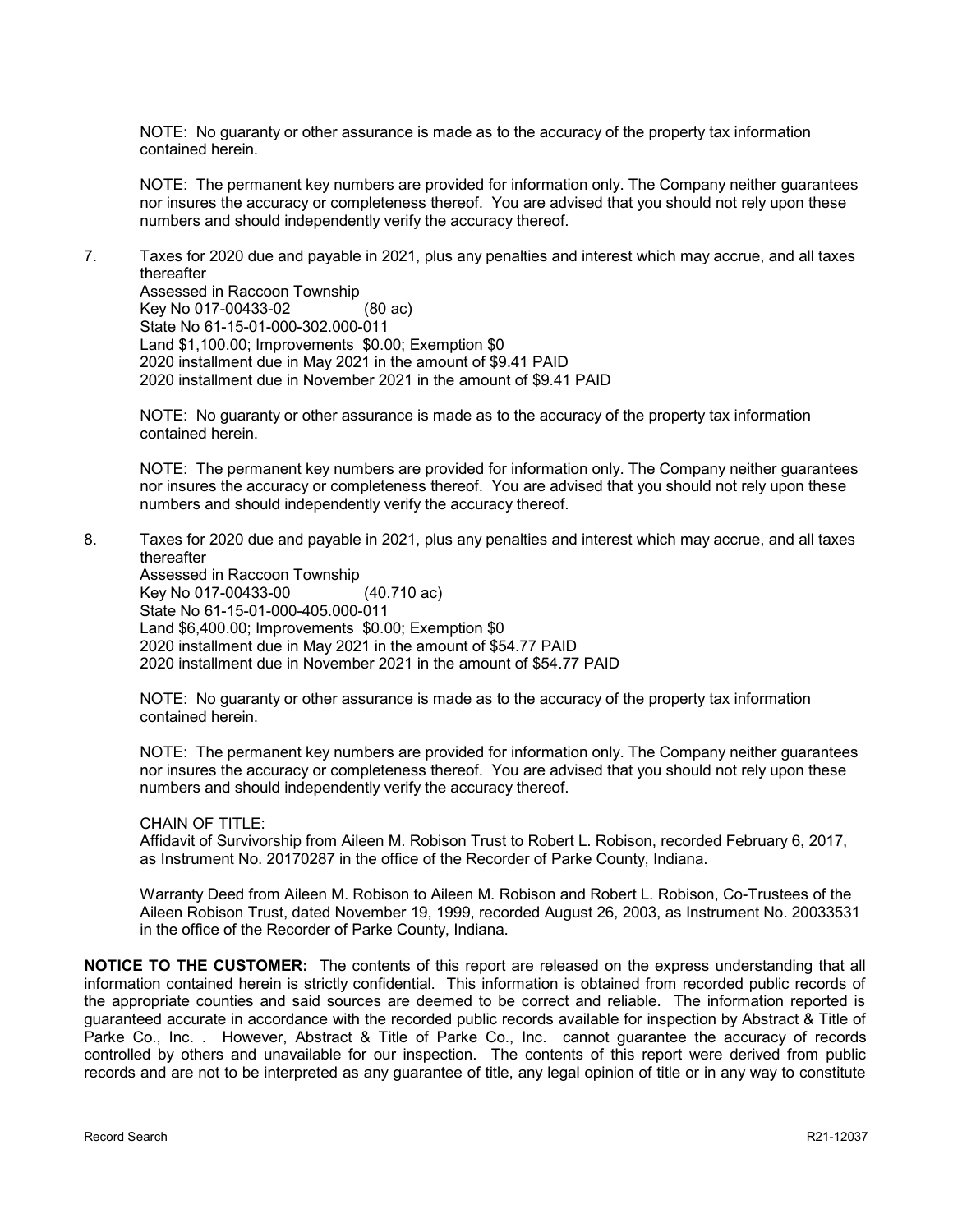any title insurance. NOTE: Any statement contained herein notwithstanding, the liability of Abstract & Title of Parke Co., Inc. shall be expressly limited to the amount of consideration paid.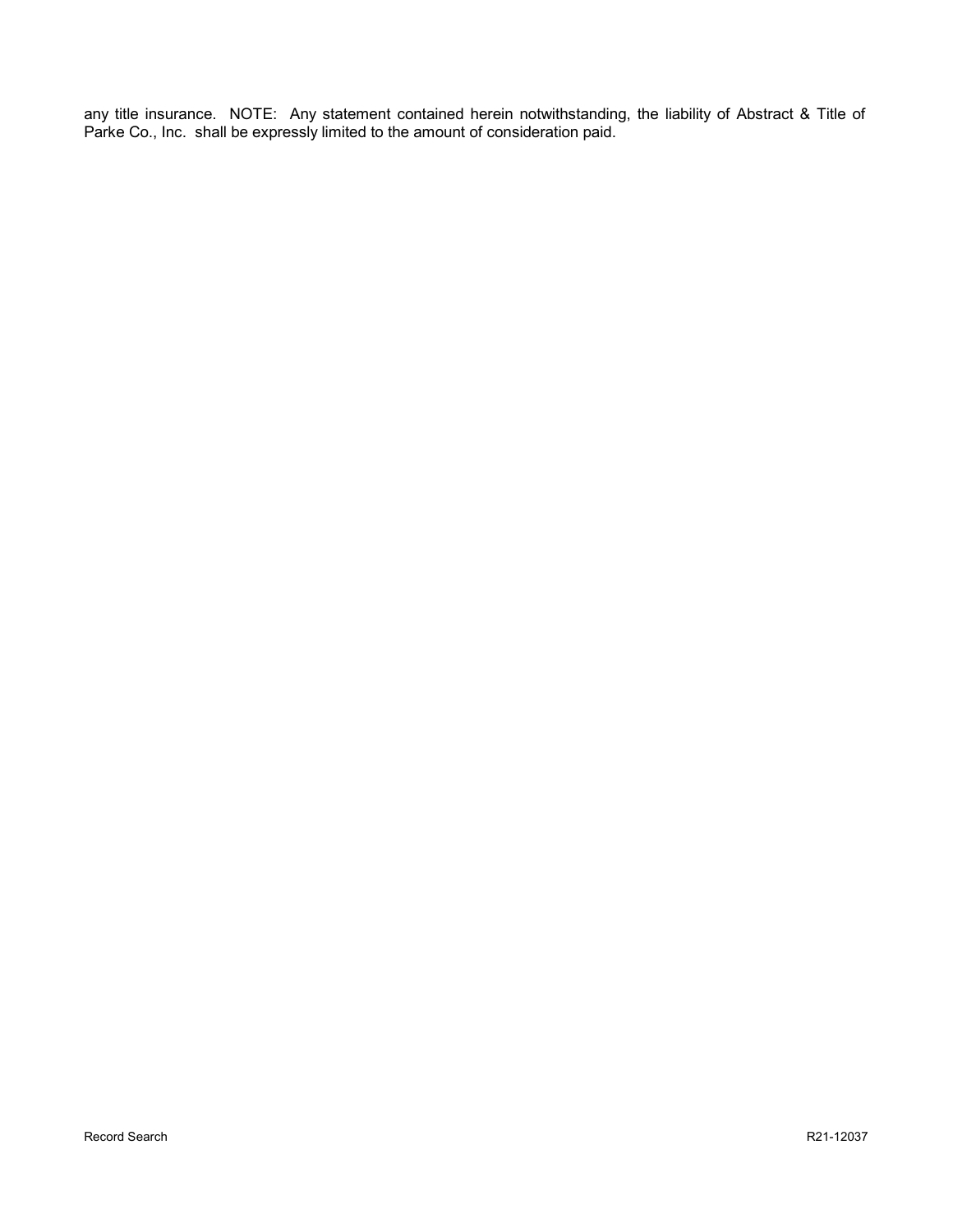### **LEGAL DESCRIPTION**

The East Half of the Northwest Quarter of Section 1, Township 14 North, Range 7 West, containing 87.14 acres, more or less.

ALSO:

The Northeast Quarter of Section 1, Township 14 North, Range 7 West, containing 172.84 acres, more or less.

ALSO:

The Northwest Quarter of the Southeast Quarter and the East Half of the Southwest Quarter of Section 1, Township 14 North, Range 7 West, containing 120 acres, more or less.

DATED AT ROCKVILLE, INDIANA, THIS 28TH DAY OF DECEMBER, 2021 AT 4:00 P.M. COVERING A PERIOD FROM DECEMBER 28, 1971 AT 4 O'CLOCK P.M. UP TO DATE.

Abstract & Title of Parke Co., Inc. Issued at Rockville, IN 47872

By: \_\_\_\_\_\_\_\_\_\_\_\_\_\_\_\_\_\_\_\_\_\_\_\_\_\_ Authorized Officer or Agent ms

**SEARCH NO: R21-12037**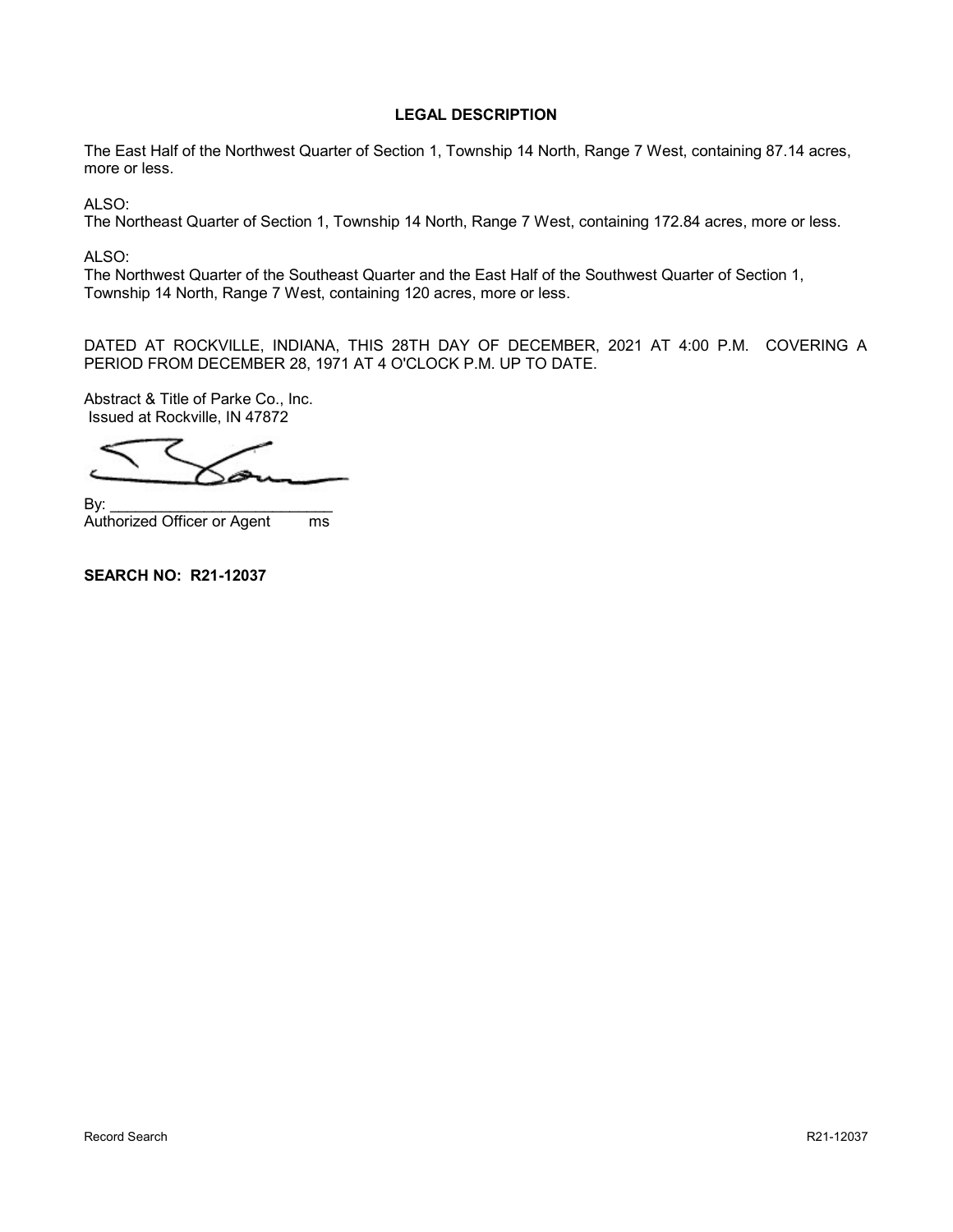# **Invoice**

#### **Remit payment to:**

Abstract & Title of Parke Co., Inc. 118 S. Market Street Rockville, IN 47872

Aileen Robison Trust, dated November 19, 1999

**Invoice number:**<br>Aileen Robison Trust, dated November 19, 1999 **Invoice number:**<br>**Invoice date:** January 4, 2022 **Our file number:** R21-12037 **Please pay before:** February 3, 2022

**Property: Brief legal:**  $1-14-7$  380 AC

| <b>DESCRIPTION</b>                          | <b>AMOUNT</b>    |
|---------------------------------------------|------------------|
| Search & Exam<br>Additional Tract Search x3 | 350.00<br>600.00 |
| Invoice total amount due:                   | \$950.00         |

#### Printed on 01/04/22 at 1:33:20PM by MelodyS R21-12037 / 9 Page 1 of 1

CR 500S and CR 550 E Rockville, IN 47872 Parke County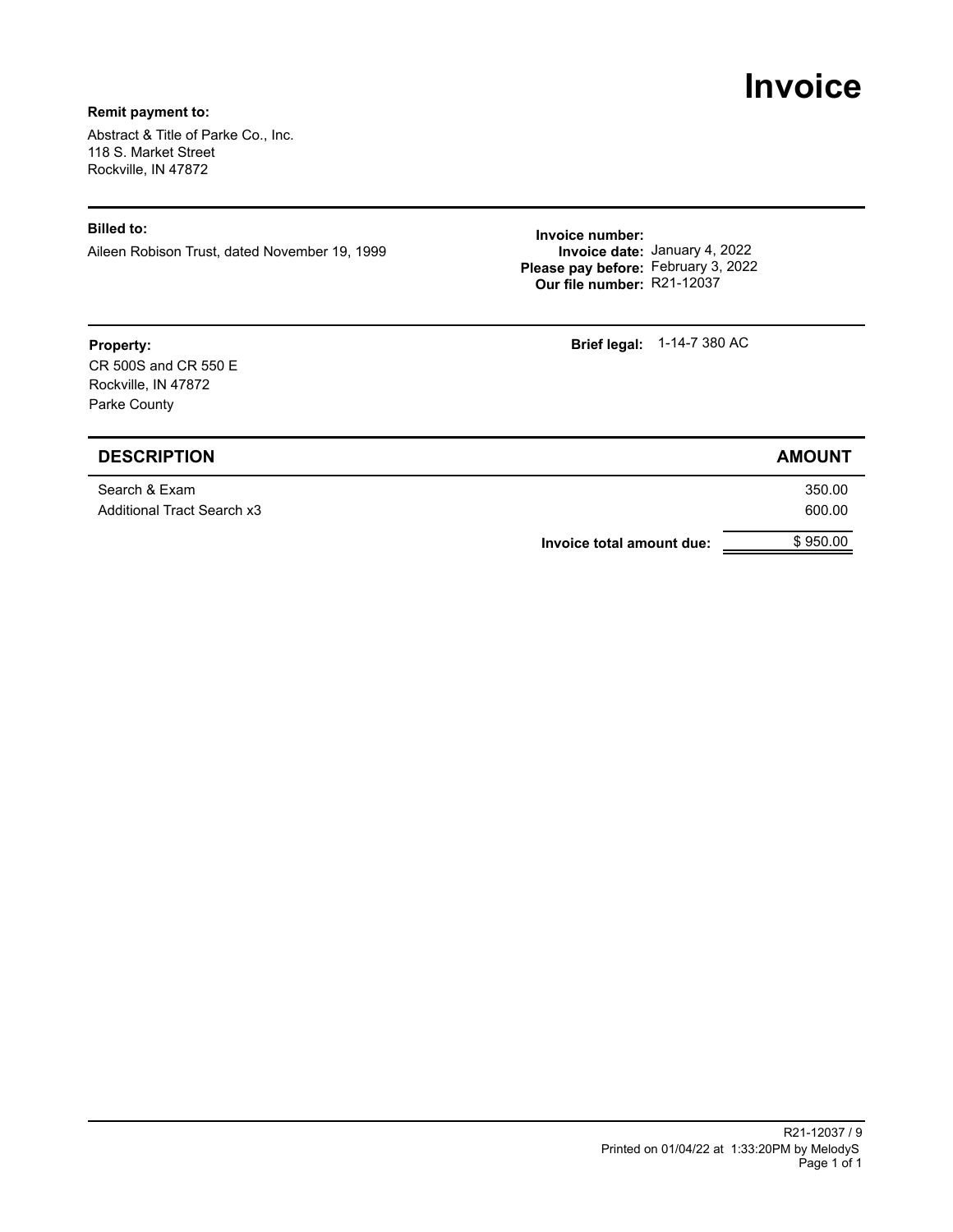# **PRIVACY POLICY OF THE ABSTRACT & TITLE COMPANIES**

Dear Abstract & Title Customer:

Your personal privacy is important. At the Abstract & Title Companies, we recognize that you have an interest in understanding how we collect, retain, and use information about you. Our policy has always been to protect the privacy, accuracy, and security of customer information given to us.

No response to this notice is required, but if you have questions, please write to us:

The Abstract & Title Companies P.O. Box 207 Danville, IN 46122

We have three title insurance agencies: The Abstract & Title Guaranty Co., Inc., Abstract & Title of Putnam County, Inc. and Abstract & Title of Parke County, Inc. with offices in Avon, Danville, Plainfield, Brownsburg, Greencastle, and Rockville. We refer to ourselves generally as "Abstract & Title" and "The Abstract & Title Companies." Each individual company is an independent title insurance agent of Fidelity National Title Insurance, a corporation. This notice is also provided on behalf of our underwriter, as well.

#### *What kinds of information we collect:*

We collect information about you, (for example, your name, address, email address, telephone number) and information about your transaction, including the identity of the real property that you are selling, buying or financing, as well as the purchase price and/or loan amount. We may get this information from you or from the lender(s), attorney(s), or real estate broker(s) whom you or the other parties have chosen. We obtain a copy of and/or gather information related to any deeds, notes, taxes, mortgages and other liens which affect the real property or are otherwise involved in the transaction. When we provide closing, escrow, or settlement services, we may get your social security number, date of birth, loan number(s), and we may receive additional information from third parties including the loan application, appraisals, credit reports, land surveys, escrow account balances and bank account and other investment account numbers to facilitate the transaction. If you are concerned about the information we have collected, please write to us.

#### *How we use this information:*

We do not share your information with marketers outside our own family of companies. We share your information only to those parties and entities engaged in the transaction, including, but not limited to, buyers, sellers, lenders, realtors, attorneys and other appointed agents, utility companies, homeowners associations and similarly related entities or in other ways permitted by law to provide the service requested by you and other parties to the transaction. The privacy laws permit some sharing without your approval. We may share internally and with nonaffiliated third parties in order to carry out and service your transaction, to protect against fraud or unauthorized transactions, for institutional risk control and to provide information to government and law enforcement agencies. Our companies may share certain information among ourselves. All nonpublic personal information collected, including any credit information, about you is shared only to facilitate your transaction or for some other purpose permitted by law.

#### *How we protect your information:*

In addition to restricting information to those persons and entities engaged in the transaction as detailed above, we maintain physical, electronic, and procedural safeguards which comply with the law to guard your nonpublic personal information. We reinforce the company's privacy policy with our employees.